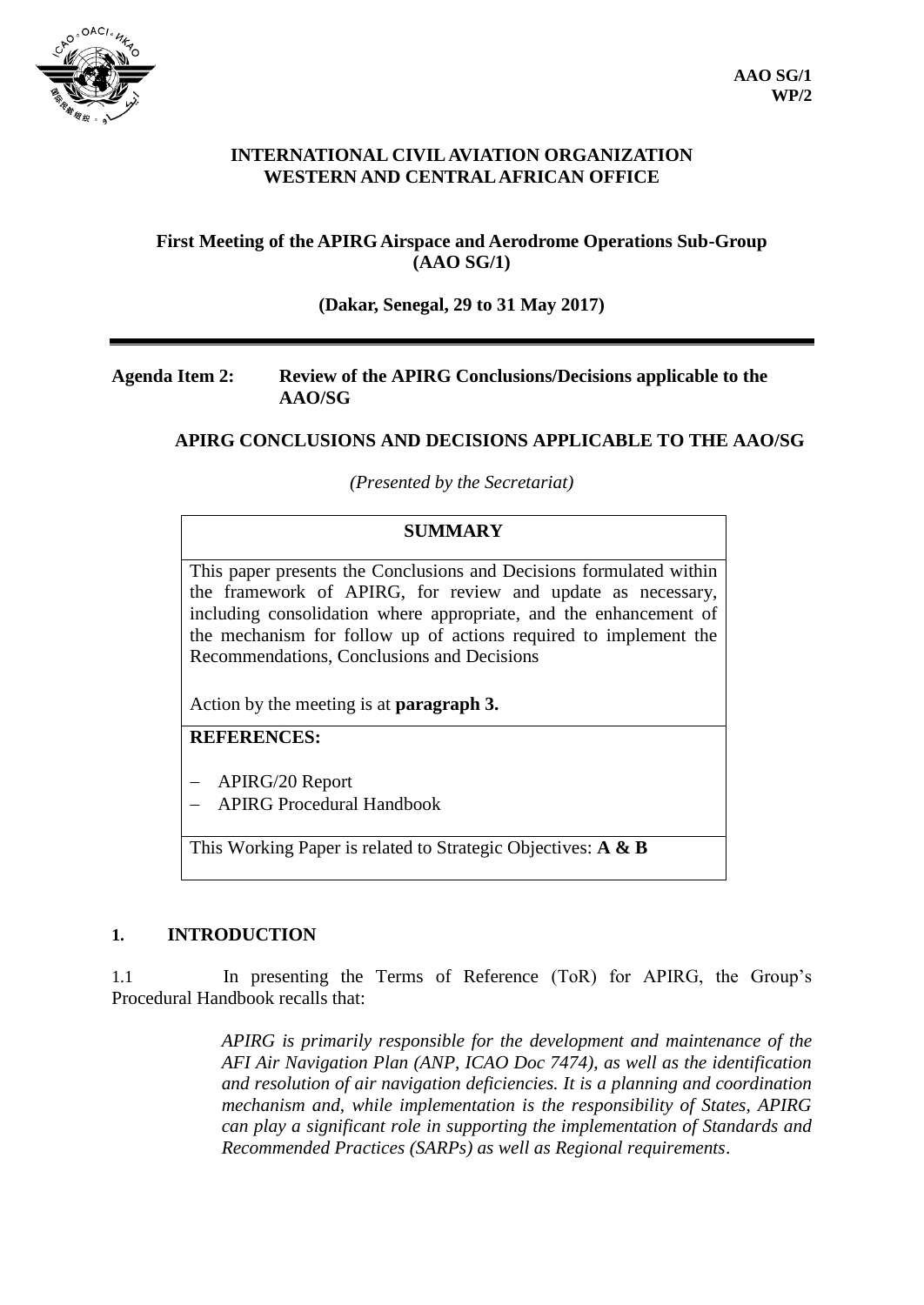1.2 Also to facilitate context in the review of APIRG Conclusions and Decisions, the detailed terms of reference (ToR) of APIRG are reflected hereunder:

- a) ensure continuous and coherent development of the AFI Air Navigation Plan and other relevant regional documentation in a manner that is harmonized with adjacent regions, consistent with ICAO SARPs and reflecting global requirements;
- b) facilitate the implementation of air navigation systems and services as identified in the AFI Air Navigation Plan with due observance to the primacy of air safety and the environment;
- c) Identification and addressing of specific deficiencies in the air navigation field; and.
- d) Coordinate with RASG-AFI on safety issues.

1.3 The work programme of APIRG is provided in **Appendix A** to this working paper, and the ToR of the AAO/SG is reflected at **Appendix B**.

1.4 During its 200<sup>th</sup> Session in December 2015, the ICAO Air Navigation Commission (ANC) approved the following guidance for drafting of Conclusions and Decisions by the PIRGs and RASGs (AN Min. 200-10 7/12/15).

# *Drafting of Conclusions and Decisions*

- *a. Conclusions should be clear and understood stand-alone. They should be developed applying the principles of specifying Who, What and When of the action in the Conclusion text. They should be preceded by a paragraph that includes a brief rationale for the conclusion – the Why.*
- *b. The text of Conclusions and Decisions should be summarised separately in a table which includes the Who, What and by When. Conclusions that were considered by the meeting to require action from ICAO HQ should thus be clearly identifiable. Examples of such conclusions are those considered to require action on SARPs or have relevance for other regions.*
- *c. Draft Conclusions and Decisions proposed by contributory bodies which are subsequently accepted by the PIRG/RASG plenary meeting should be included in the PIRG/RASG meeting report and the table summarising the Conclusions and Decisions.*

## **2. DISCUSSION**

2.1 In accordance with the ICAO Business Plan and the requirements for performance monitoring, it has become necessary to for APIRG and its subsidiary bodies to develop a systematic follow-up action plan in order to avoid duplication and oversight, and otherwise to ensure efficiency within APIRG. In order to facilitate this process, the Conclusions and Decisions within the framework of APIRG, that are relevant to the work of the AAO Sub-Group have been reflected in the **Appendix A** and **Appendix D** to this working for consideration by the meeting.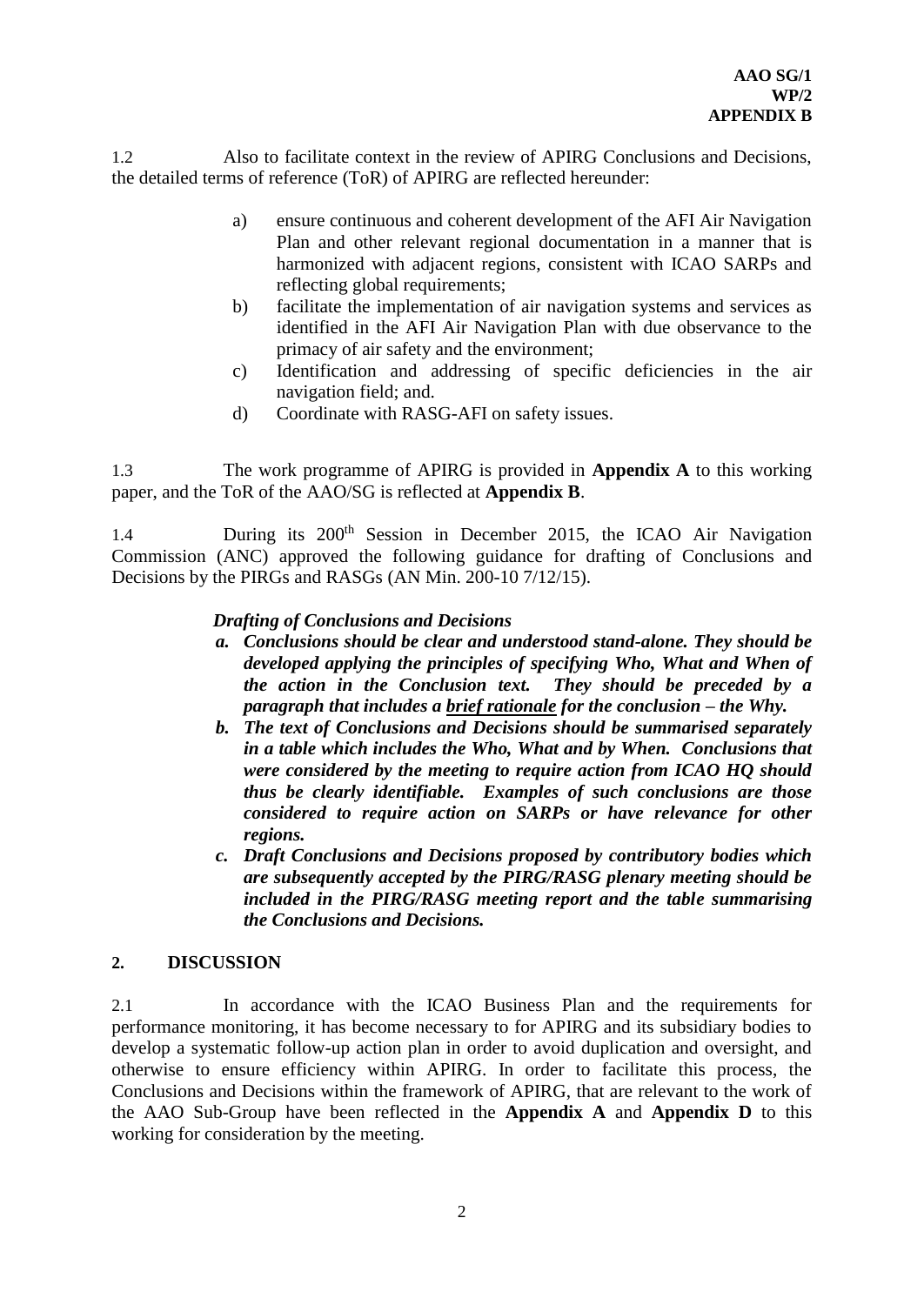2.2 The meeting may also wish to recall that at its Eighteenth Meeting in Kampala, Uganda, 27-30 March 2012, APIRG agreed on the following Decision.

#### *DECISION 18/01: REVIEW AND UPDATE OF APIRG CONCLUSIONS AND DECISIONS*

*That APIRG Sub-Groups:*

- *a) review all APIRG Conclusions and Decisions from APIRG/13 to APIRG/17 and identify those which are no longer valid;*
- *b) adopt a system of reviewing the validity of Conclusions and Decisions every two successive APIRG meetings; and*
- **c)** *transfer Conclusions and Decisions which have reached maturity and still relevant to appropriate guides, handbooks and manuals for the AFI Region***.**

2.3 Outcome of the work of the Sub-Groups was adopted by the Group at its Nineteenth Meeting in Dakar, Senegal, 28 to 31 October 2013. Notwithstanding, the meeting may wish to acknowledge that there is a continuing need to consider during each review the consolidation of Conclusions and Decisions in order to facilitate implementation.

2.4 Furthermore, it may be noted in a review of APIRG Conclusions and Decisions by the ESAF Regional Office in the first quarter of 2017, duplications, redundancies and lack of clarity were observed in some of the current APIRG Conclusions and Decisions. In addition, status of implementation on many of them was not clear.

## **3. ACTION BY THE MEETING**

3.1 The meeting is invited to:

- a) note the information provided in this working paper;
- b) review the APIRG Conclusions/Decisions applicable to the AAO/SG, identify those that continue to be valid as well as actions to further facilitate their implementation; those that are no longer applicable (actions completed, covered by others, overtaken by events or otherwise redundant);
- c) review the formulation used in the Conclusions and Decisions which continue to be valid/relevant, and take action to align their formulation with the guidelines provided by the ANC; and
- d) take other action as necessary in light of the discussion in this working paper, to facilitate implementation.

----------------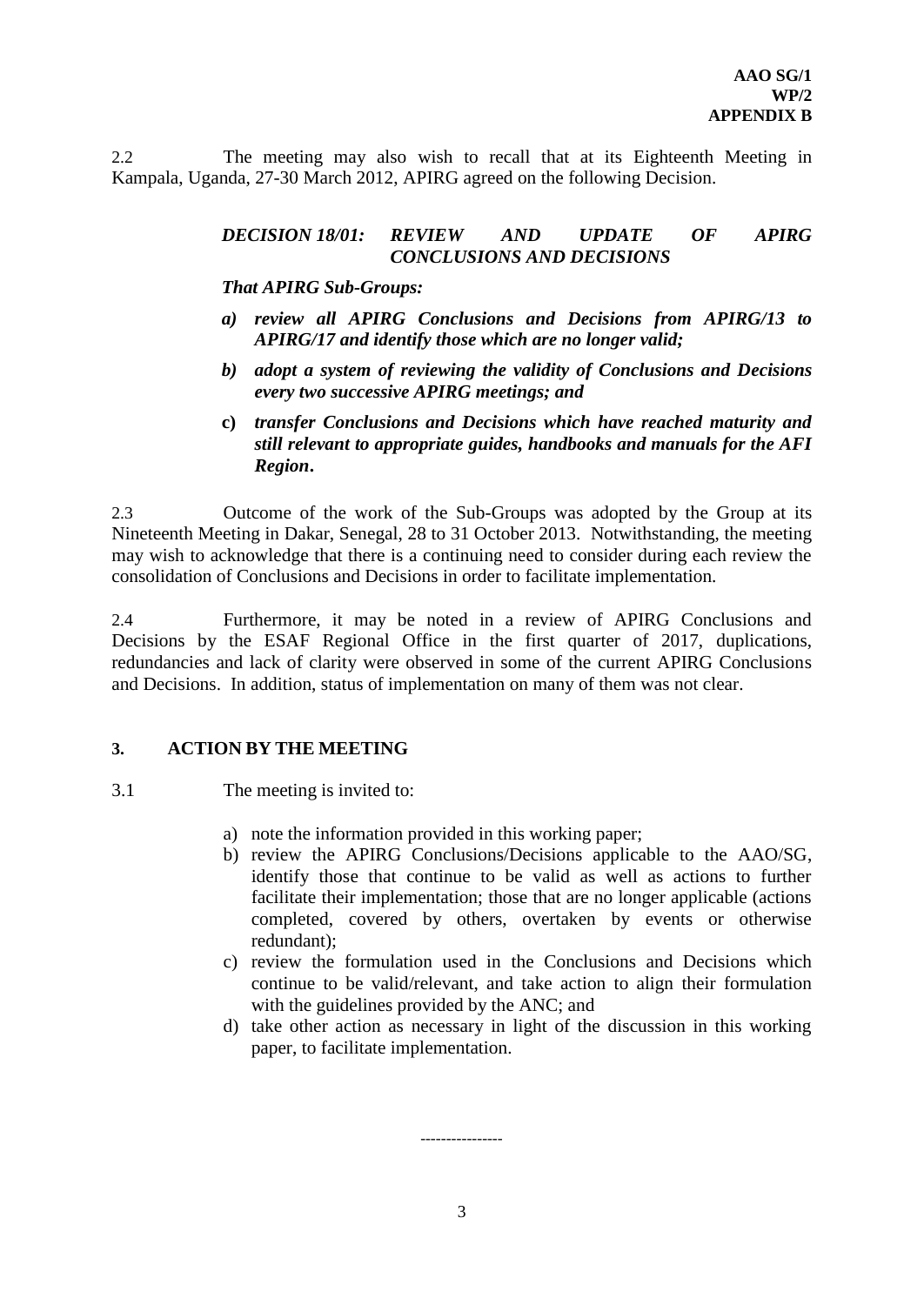## **WORK PROGRAMME OF APIRG**

In order to meet its terms of reference, the Group shall establish and assign to its contributory bodies, work programmes that are based on and give effect to the terms of reference of the Group and shall perform the following tasks:

- a) review, and propose when necessary, the target dates for implementation of facilities, services and procedures to facilitate the coordinated development of the Air Navigation Systems in the AFI Region;
- b) assist the ICAO ESAF and WACAF Regional Offices in fostering the implementation of the AFI Regional Air Navigation Plan;
- c) in line with the Global Air Navigation Plan (GANP) and the Global Aviation Safety Plan (GASP), facilitate the conduct of necessary systems performance, monitoring, identify specific deficiencies in the air navigation field, and propose corrective action;
- d) facilitate the development and implementation of action plans by States to implement SARPs, Regional requirements and resolve identified deficiencies, where necessary;
- e) develop amendment proposals to update the AFI Regional Air Navigation Plan necessary to satisfy any changes in the requirements, thus removing the need for regular regional air navigation meetings;
- f) monitor implementation of air navigation facilities and services and where necessary, ensure interregional harmonization, taking into consideration organizational aspects, economic issues (including financial aspects, cost/benefit analyses and business case studies) and environmental matters;
- g) assess human resource planning and training issues and propose, where necessary, human resource development capabilities in the region that are compatible with the AFI Regional Air Navigation Plan;
- h) invite financial and other institutions as approved by the Council, on a consultative basis as appropriate, to provide advice in the planning process;
- i) maintain close cooperation with relevant organizations and State groupings to optimize the use of available expertise and resources;
- j) conduct the above activities in the most efficient manner possible with a minimum of formality and documentation and call meetings of APIRG when deemed necessary;
- k) coordinate with RASG-AFI on safety issues; and
- l) coordinate with other regional and sub-regional bodies as necessary to support planning and implementation.

**----END----**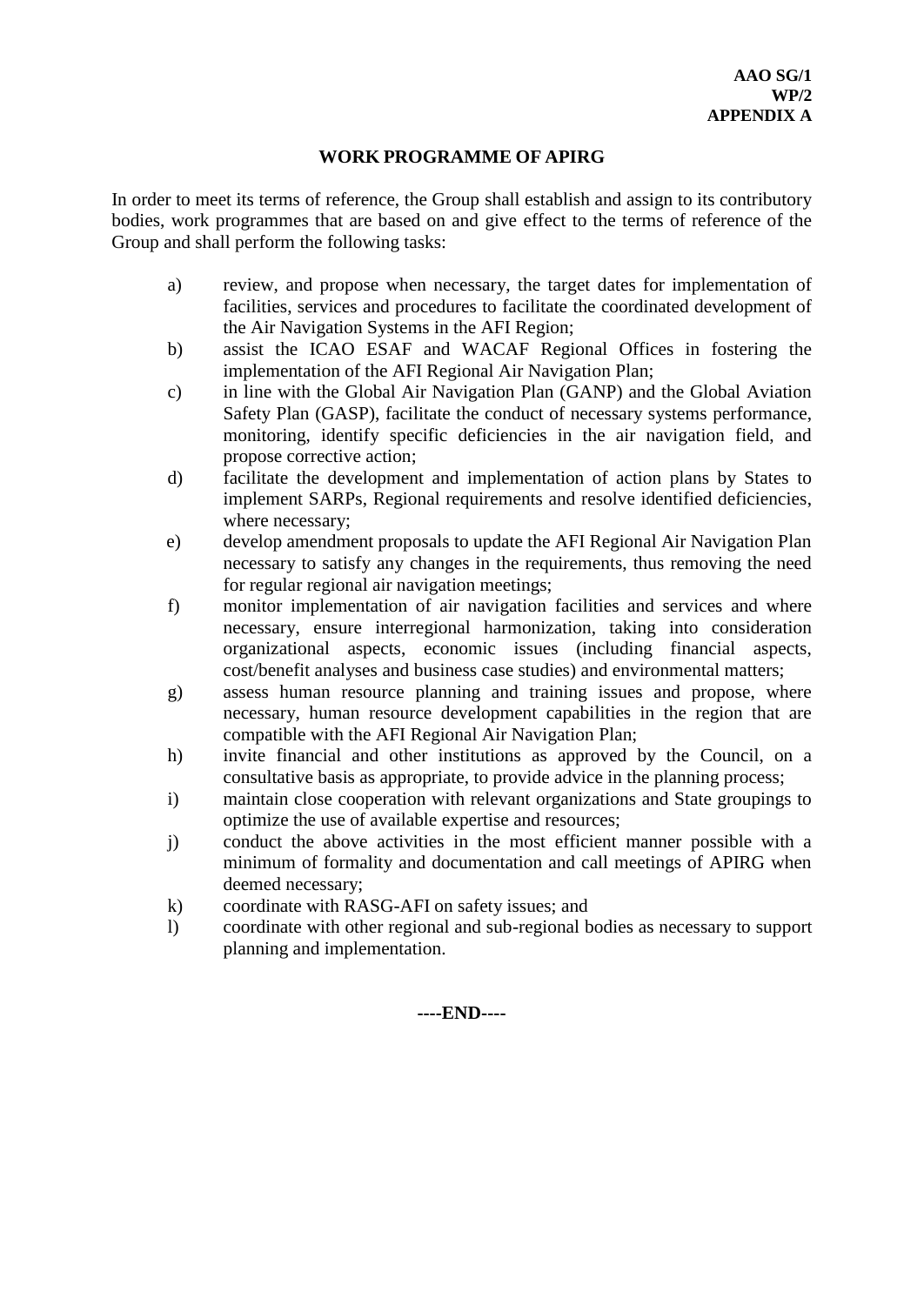## **AIRSPACE AND AERODROME OPERATIONS SUB-GROUP (AAO/SG)**

## **TERMS OF REFERENCE**

1.1 The AAO/SG is established and mandated by APIRG to support the implementation of ICAO Standards and Recommended Practices (SARPs) and carry out specific activities aimed to enable APIRG to discharge its functions and responsibilities in the areas of Aerodrome and Airspace Operations (AAO).

## **1. KEY FUNCTIONS**

- 1.1 To carry out its functions, the Sub-Group shall, as guided by APIRG:
	- a) Foster the implementation of specific Modules of the ICAO Aviation Systems Block Upgrades (ASBUs) assigned by APIRG;
	- b) Carry out implementation projects in support of States, related to the areas of AOP and ATM/SAR in accordance with the ASBUs methodology and as guided by the Regional performance objectives, to support States in the implementation of SARPs and regional requirements;
	- c) Take necessary action to enable coherent planning and implementation of AOP and ATM/SAR (ASBU PIA 1, 2 and 4) systems in the AFI Region, to facilitate the objective of achieving seamlessness in the air navigation system, interoperability and harmonization within the Region and with other Regions;
	- d) Keep under review the adequacy of requirements in the areas of AAO taking into account changes in user requirements, the evolution in operational requirements and technological developments in accordance with the ASBUs methodology;
	- e) Ensure AOP environmental initiatives are consistently identified and progressed, and report outcomes from AOP environmental initiatives; and
	- f) Identify and collect, State by State, information on deficiencies in the areas of AAO in accordance with the Uniform Methodology approved by Council and the APIRG guidance; analyze and propose solution; report on progress and obstacles beyond the capacity of the sub-group.

# **2. TASKS**

- a) Coordinate and conduct meetings of the AAO Sub-Group;
- b) Oversee performance of Projects Teams under the AAO Sub-Group and provide guidance;
- c) Monitor implementation performance of relevant ASBU Modules in the PIA 1, 3 and 4 and (RPO);
- d) Coordinate with the IIM/SG on the implementation of all relevant Modules to ensure robust implementation relationship of operational requirements and supporting infrastructure and digital information;
- e) Review and update the list of deficiencies with regard to AAO fields, propose remedial actions;
- f) Carry our periodic review of the AFI ANP and update information relating to AAO ;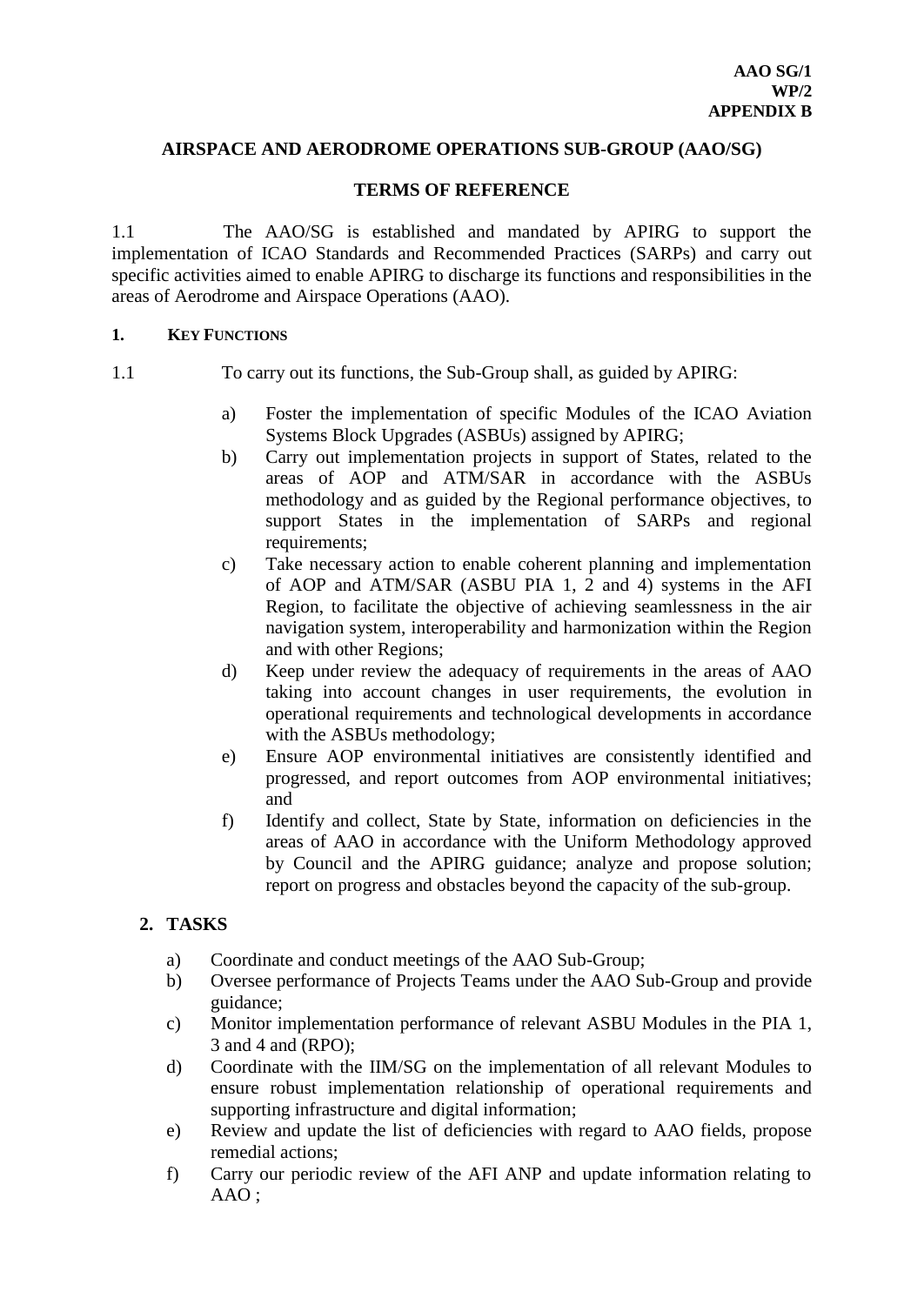- g) Review the severity of the wildlife management and the status of implementation of appropriate bird hazard strike reduction measures in the Region;
- h) Review the provision of rescue and firefighting services and emergency planning at international aerodromes in the AFI Region and monitor the switch over to the use of environmentally friendly materials for firefighting;
- i) Review and monitor the impact of the introduction of the NLAs in the AFI Region in particular the requirements with respect to alternate aerodromes;
- j) Review, assess and provide guidance on the impact of the operations of the new larger aeroplanes at aerodromes in the AFI Region;
- k) Review and monitor the implementation of certification of international aerodromes;
- l) Review and monitor the implementation of new approach and landing systems in order to ensure smooth transition and optimization of the performance of the systems implemented;
- m) Review and monitor the implementation of the requirement for aerodrome certification;
- n) Review and monitor the implementation of the requirement for safety management system at aerodromes and in ANSPs;
- o) Maintain and continually improve efficiency and safety of the ATS route network on a systematic basis with a view to achieving an optimum flow of air traffic while pursuing the progressive implementation of ASBU Modules B0- FRTO, B1-FRTO, B0-CCO and B0-CDO;
- p) Support progress in the implementation of PBN, prioritizing the development of airspace concepts in order to support systematic implementation, and giving particular attention to progressive widening implementation of B0-APTA;
- q) Monitor the maintenance and continuous improvement in the safety levels of RVSM operations, provide guidance and recommend remedial actions; support the functions of the ARMA;
- r) Monitor trends on unsatisfactory condition reports (UCR) including ATS incidents through the TAG, and AIAG, recommend remedial action as appropriate and monitor performance;
- s) Review the requirements and monitor the implementation of Search and Rescue Services;
- t) Promote and support States' efforts in the development of SAR agreements and Sub-regional SAR bodies to enhance SAR capabilities; and
- u) Carry out comprehensive reviews and updates of all Conclusions and Decisions within the framework of APIRG that are applicable to the AAO Sub-Group in order to ensure continued relevance of the Conclusions and Decisions

# **3. WORKING METHODS**

3.1 The Sub-Group shall convene at least once a year taking into consideration the schedule of other APIRG activities. It shall make use of available means of electronic communication including teleconferencing to prepare and progress its work in between meetings and keep its members up to date on issues of concern, as well as to discuss specific issues.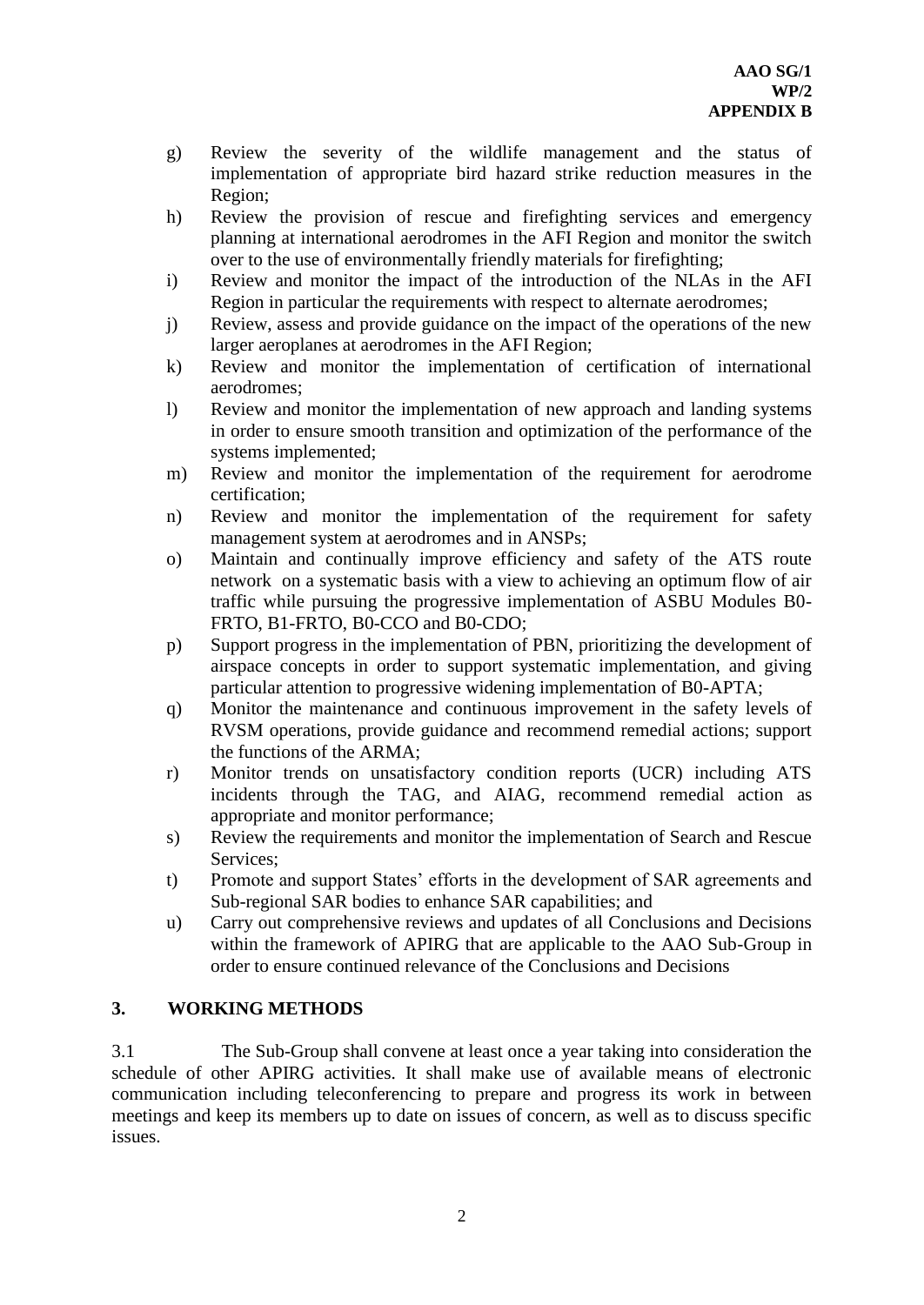3.2 Taking into consideration that the SG will be representing the interests of the Region, and that not all APIRG member States will necessarily be represented in an SG, the participating State officials shall be expected to work more as experts in their respective fields, as opposed to delegates attending only in the interests of their States. The SG shall, while exercising due professional care and without prejudice to States sovereignty and integrity, work with minimum formality in order to facilitate effective delivery.

# **4. COMPOSITION**

4.1 Details to be agreed at APIRG/20

----END---